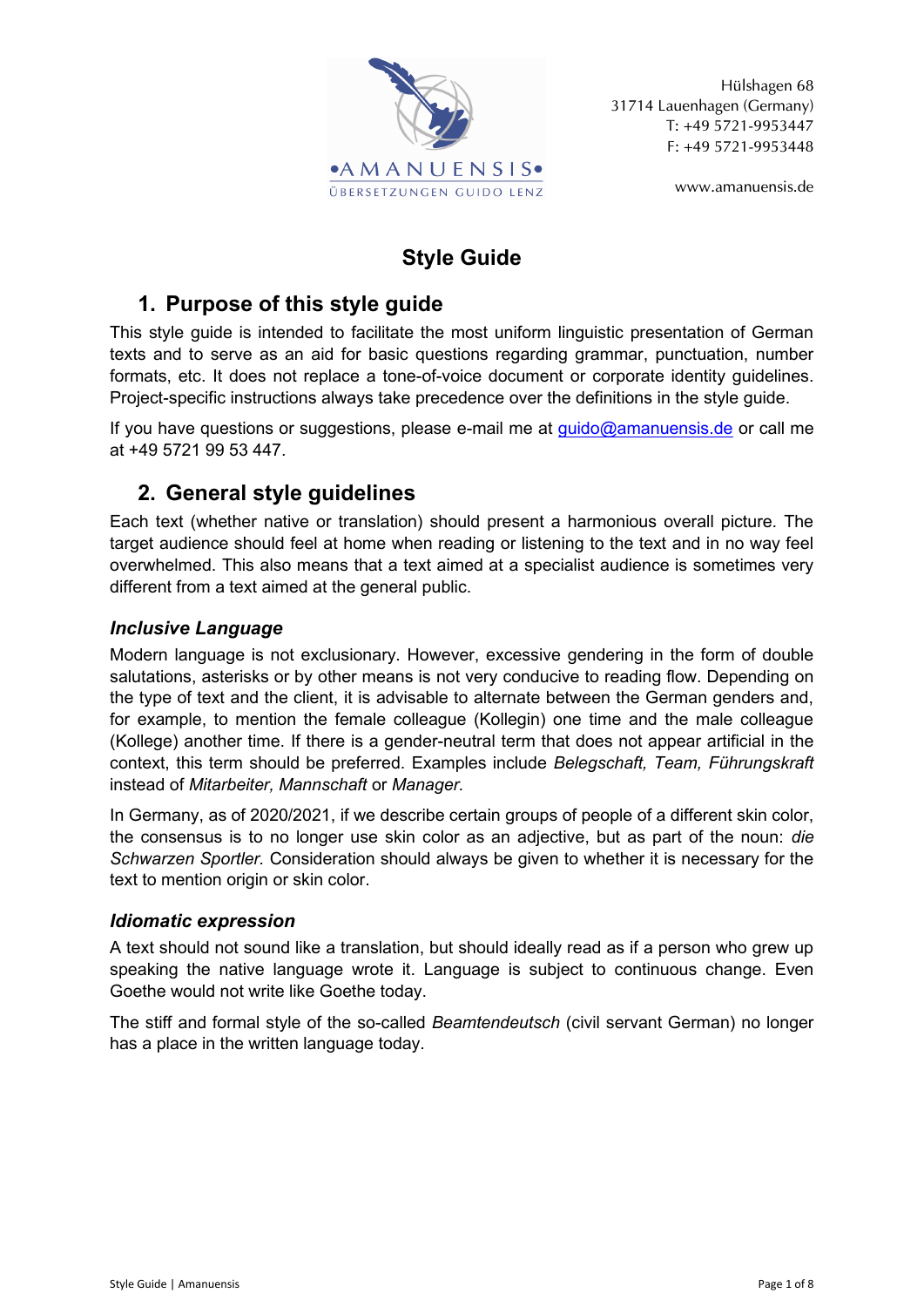#### *Consistency*

Identical concepts, technologies, etc. should also have consistent designations. However, the target audience must not be bored by constantly repeating the same term in several consecutive sentences. This rule is not intended to prohibit synonyms. As with any good rule, it is a guideline and there are often good reasons to break it.

#### *Conciseness*

Hardly anyone likes nested sentences. Therefore, it is important to write short and crisp. But also no staccato, no machine-gun salvos, because variety creates attention and ensures a pleasant reading flow.

#### *Form of address*

It must be appropriate for the target group. Whether *Sie, Du* or *du*—everything is possible, as long as it is agreed with the client. Without further instructions, the formal "Sie" is used.

#### *Abbreviations and acronyms*

Abbreviations are only good if they make reading easier. While practically everyone probably knows what the abbreviations *usw.* (etc.) and *bzw.* (or) mean, GNSS, GOB, GIS and many more are not necessarily self-explanatory. So if the target audience is not only professionals, readers will be happy to have an explanation. Optimally in this form:

Ohne GNSS (*Global Navigation Satellite Systems,* globale Navigationssatellitensysteme) käme die moderne Welt aus dem Tritt. Satellitensignale sorgen dafür, dass wir uns von Navigationssystemen ans Ziel führen lassen können, dass Geldautomaten Abhebungen korrekt buchen, dass auf Baustellen alles rund läuft und dass Flugzeuge die Position aller anderen Flugzeuge in einer Region kennen.

By the way: When an acronym or abbreviation is pronounced as a word, it is also spelled like a proper noun in German (with uppercase and lowercase letters). Continuous capitalization is used when each letter is pronounced separately. *Radar* and *Laser* are classic examples, but so is the Russian GNSS *Glonass* (opposed to the American satellite system GPS). As always, exceptions prove the rule.

### *Slang, (pop) culture*

The phrase *Alle Eier in einen Korb legen* (putting all your eggs in one basket) is probably only understood by people who have a lot to do with English compatriots. Germans would rather *Alles auf eine Karte setzen* (betting everything on one card). When a lyric refers to *Toto* or the *Tin Man,* all of America knows it's about the Wizard of Oz. You cannot always expect a German readership to come to the same conclusion.

Slang, jokes, and innuendo should be avoided.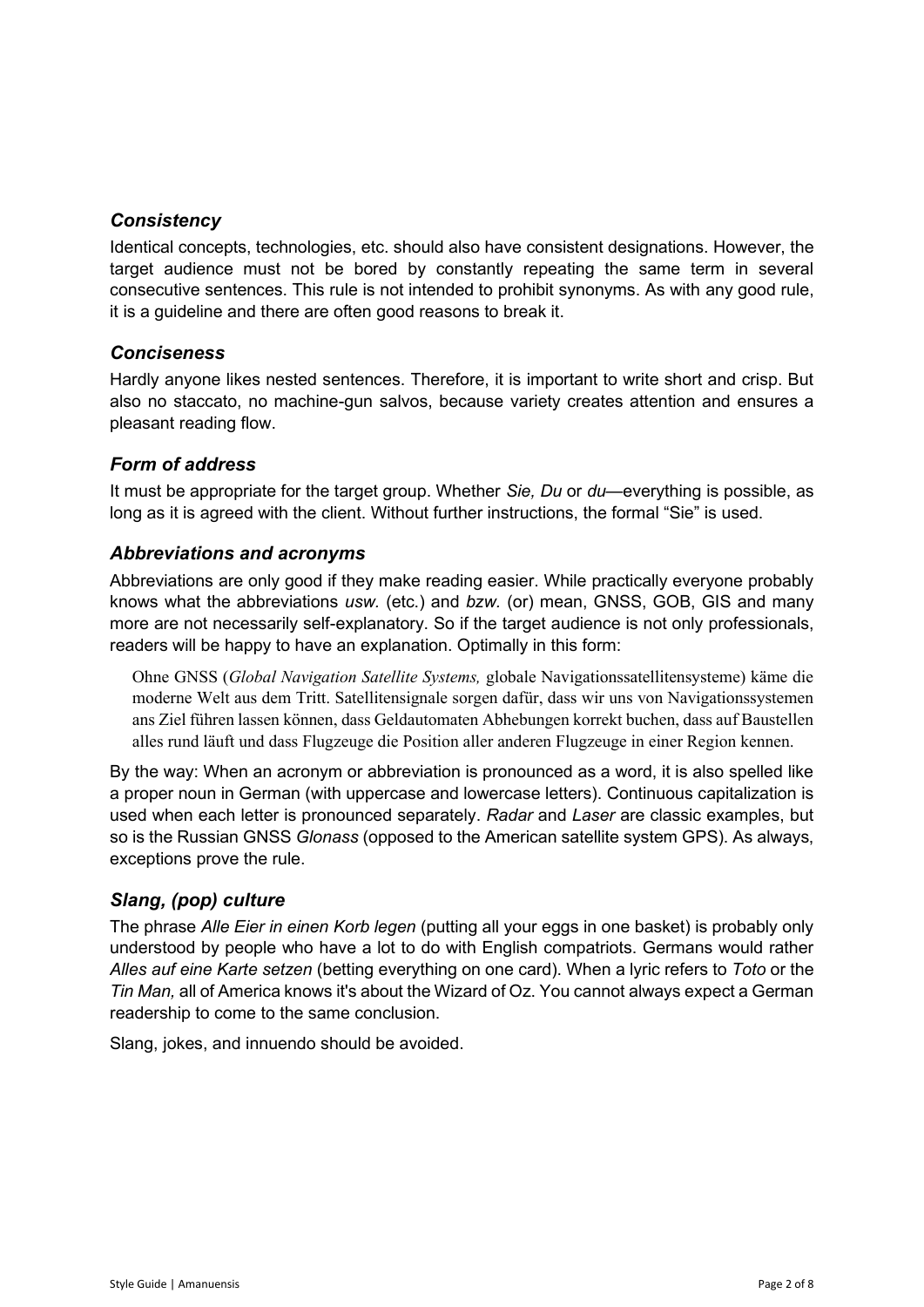# **3. Punctuation**

### *Quotation marks*

The German quotation marks are " and ". Where they cannot be found on a keyboard, the key combinations are Alt + 0132 or Alt + 0147 (using the numeric keypad to enter the digits while holding down the Alt key).

### *Apostrophe*

The apostrophe is not one of the characters  $\therefore$  or  $\therefore$  but only  $\vee$  (Alt + 0146). It is rarely used in German.

### *Hyphens, dash*

Short hyphens (-) connect several words to a new word, for example *Albert-Einstein-Gymnasium,* but also *Microsoft-Word-Dokument.* According to the German Duden, a trademark or a proper name is no reason to do without this so-called hyphenation (example: *Deutsche-Bank-Berater* are consultants of Deutsche Bank, while *Deutsche Bank-Berater* are German consultants of a bank or sales people for benches). Even the "Würfel Zucker" (*Würfelzucker* = cube of sugar) found in the groceries department store actually represents a request made to the sugar to roll a die (although, strictly speaking, a comma is missing).

Hyphens also stand for parts of speech in enumerations: *Hand- und Badetücher* (small and large towels).

If the first part of a compound word is omitted, care should be taken to use a non-breaking hyphen: *Selbermacher and* ‑*bauer.*

Hyphens also couple foreign words with German words: *Due-Diligence-Projekt.* In addition, they bring clarity to very long compounds. In general, it is recommended to use a hyphen for more than three components for better readability: *Großraumtaxiwaschanlage* is harder to read than *Großraumtaxi-Waschanlage.* The *Fugen-s* usually is not be combined with a hyphen (exception in compounds with foreign words).

Finally, the hyphen serves as a separator when a word is wrapped on a line break. The rule here is to separate words sensibly, i. e. "Lautstärke- regler" rather than "Laut- stärkeregler" or even "Lautstärkereg- ler."

The longer n-dash (–, Alt + 0150) is referred to as *Gedanken-, Bis-* or *Streckenstrich.* When used as a *Gedankenstrich* it marks an insertion and is stronger than a comma, but weaker than a semicolon. It can often be replaced by a parenthesis in these cases. It is recommended to place a protected space (Alt + 0160) in front of the dash (or, for pairs, after the first and in front of the second dash), so that the dash does not slip to the beginning of the next line and is inadvertently interpreted as a bullet. Used as a *Bis-Strich* it separates two values: *10– 15 Grad* (according to Duden without a space before and after the dash, according to DIN 5008 with a narrow, non-breaking space before and after the dash). If used as a *Streckenstrich* marking distances between places, you never add spaces (*Strecke Hamburg–Kiel*).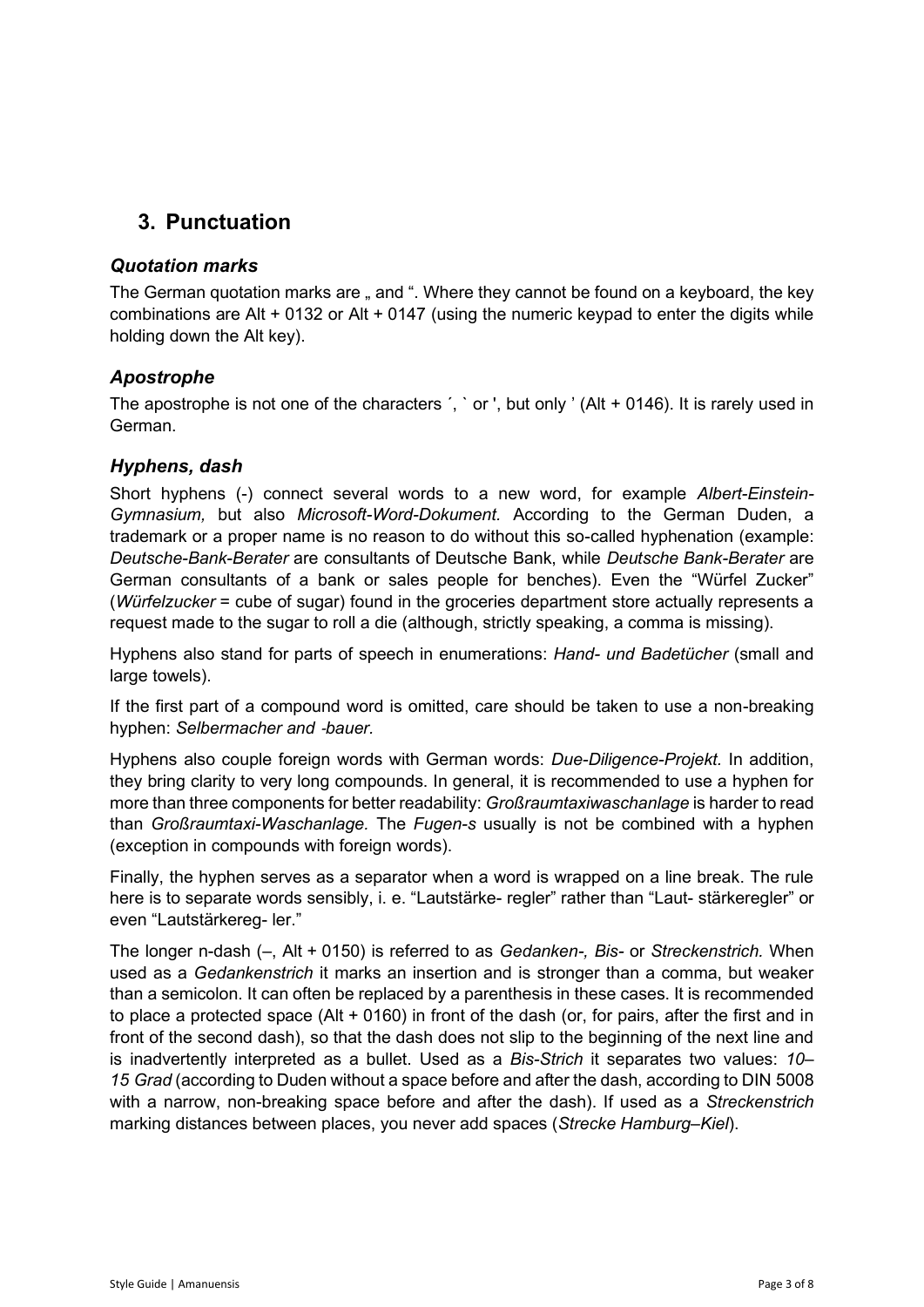#### *Spaces*

In German, only one space is placed between sentences. In certain cases, non-breaking spaces are used, so that the words/elements are not wrapped before and after the space.

There is always a space between a number and a unit of measurement (non-breaking or narrow space). This also applies to the percentage symbol.

#### *Operators*

The most harmless mathematical operator is the plus sign (+). A hyphen or dash is often mistakenly used as a minus sign  $(-)$ . Asterisk  $(*)$  and slash  $($ ) are often used for multiplication and division symbols. However,  $\times$  (Alt + 158) and  $\div$  (Alt + 0247) are better because they avoid confusion.

Formulas should be placed in one line if possible. For this purpose, it is recommended to use non-breaking spaces before and, if necessary, also after the operators and numbers.

Note:  $\pm$  (Alt + 0177) can be a calculation instruction (10  $\pm$  5 = 15 or 5), but also a tolerance (10 meters ±2 cm). In the latter case, no space is placed between the plus-minus symbol and the number.

#### *Numbers, currency, date, time, telephone numbers*

Numbers from one to twelve are usually written out, number from 13 on in digits. For mixed forms (10–20 people), it is recommended to use numerals for a better overview. In tables, only digits are usually used.

In Germany, a decimal point is used (12,50 Euro, 2,3 million units). In tables and financial texts, the dot is used as the thousands separator (50.000 USD). In continuous texts, a space can be used instead for numbers that are not currencies (… 30 000 years ago …). Depending on the customer, the thousands separator should already be used for numbers above 999 or only from 10.000.

In continuous text, currency names should be written out, in tables etc. the symbols should be placed after or the ISO codes should be placed in front of the amount. According to the Duden, most currencies do not have a genitive s (*des Dollar, des Euro*), but there are a few exceptions (*des Frankens, des Pfunds*). In numerical values with currency specifications, a dot should always be used as the thousands separator (even between 1.000 and 9.999).

Dates should be written either in the format YYYY-MM-DD (2021-07-17) or with the name of the month written out: 17. Juli 2021.

Times are written with a colon in 24-hour format: 9:15 Uhr (AM), 21:15 Uhr (PM).

For telephone numbers, it is recommended to prefix the country code: +49 for Germany, +1 for the US, +44 for the UK etc.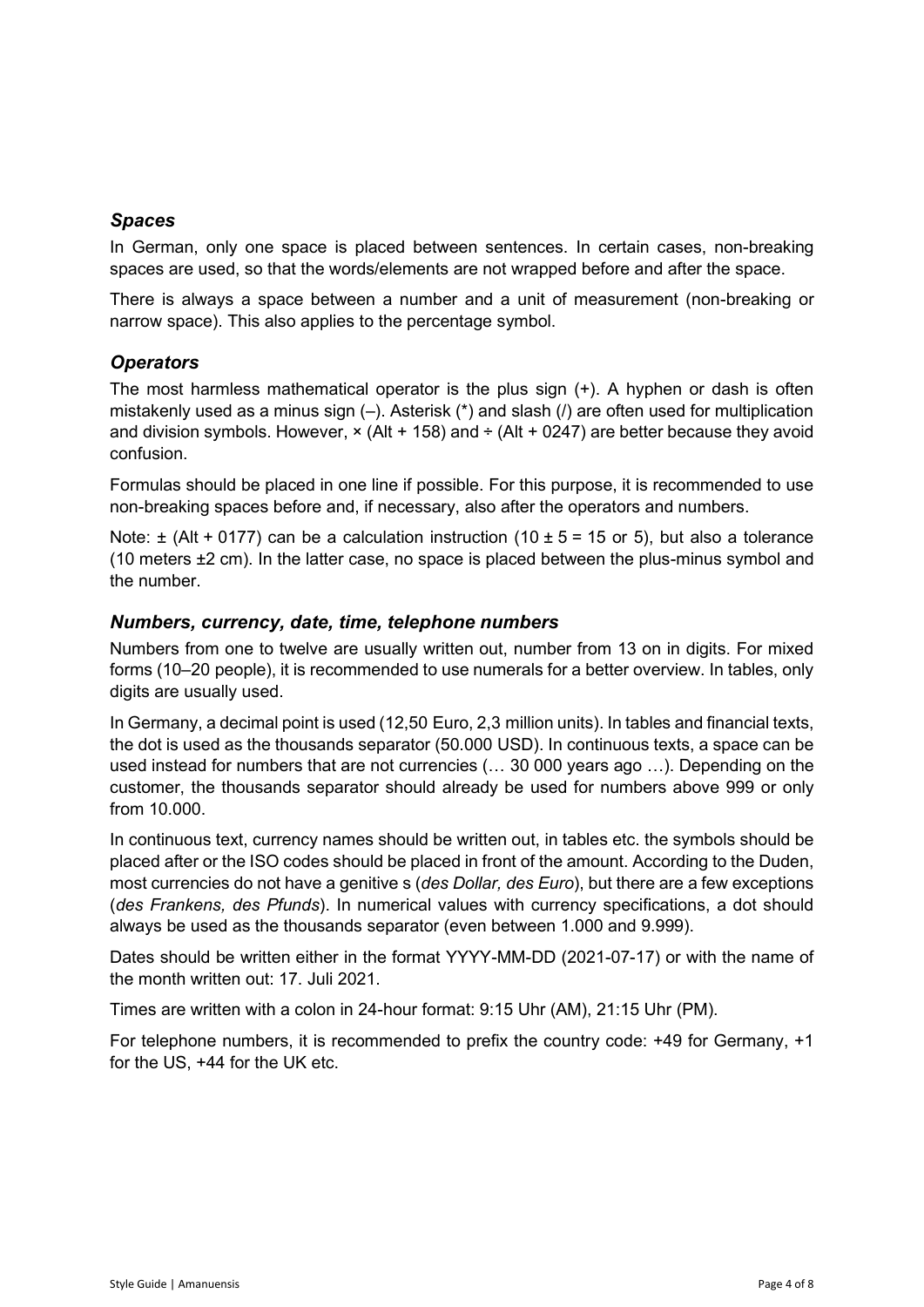# **4. Grammar, spelling, syntax**

### *Duden*

Basically, Duden (the German variant of Merriam-Webster) is to be followed. If there are several variants, the recommended spelling shown in Duden with a yellow background should be preferred.

#### *Active or passive voice*

*Man nehme drei Eier und eine Prise Salz.* This passive voice is still common in cookbooks, but also in workshop manuals. Its advantage is that facts can be written concisely and precisely. However, such texts sound rather ponderous and can sometimes be difficult to understand due to too many nouns.

Active voice sounds livelier and fresher, but also leads more often to subordinate clauses.

#### *Headings*

In the past, headings were often written in nominal style (*Anlegen von Projekten*), but today the verbal style is becoming more and more common (*Projekte anlegen*). However you like it: Consistency is key.

#### *Lists, enumerations*

Mind the following: If the list continues an introductory sentence, list items are lowercase and punctuated. Otherwise, each list item begins with a capital letter and ends without punctuation unless it is a complete sentence. Two examples:

Satellitensignale sorgen dafür:

- dass wir uns von Navigationssystemen ans Ziel führen lassen können,
- dass Geldautomaten Abhebungen korrekt buchen,
- dass auf Baustellen alles rund läuft und
- dass Flugzeuge die Position aller anderen Flugzeuge in einer Region kennen.

Satellitensignale werden für unterschiedliche Zwecke genutzt:

- Zielführung mit Navigationssystemen
- Korrekte Buchungen von Geldautomaten
- Baustellenmanagement
- Kollisionskontrolle im Flugverkehr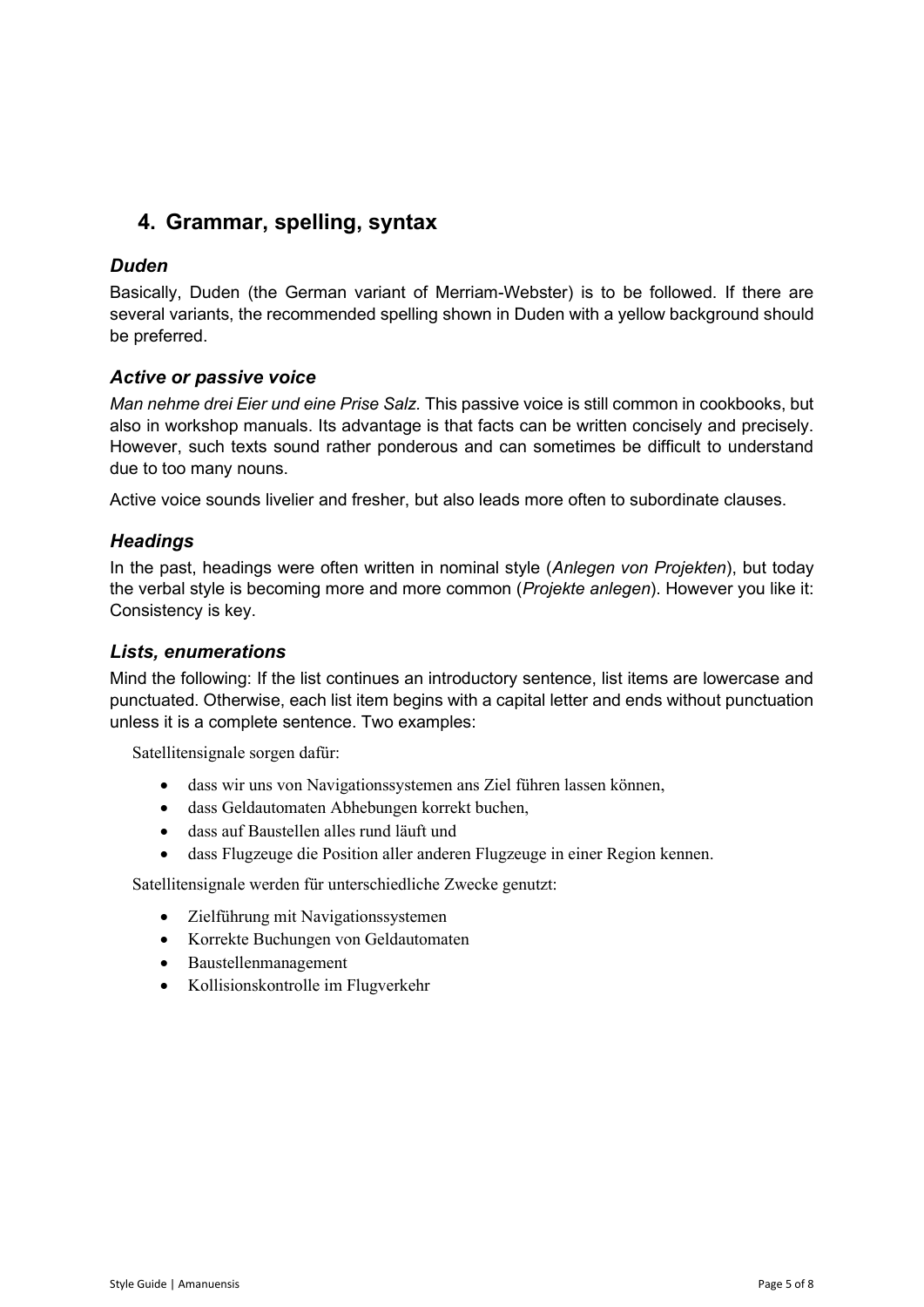# **5. Miscellaneous**

#### *Formatting*

Formatting such as boldface, italics, underlining should be used judiciously. According to typographical rules in German, a following punctuation mark always shares the markup of the preceding text:

**Satellitensignale:** Von Navigationssatelliten übermittelte Funkwellen.

Die Messwerte einer Totalstation sind *Strecke, Horizontalwinkel* und *Vertikalwinkel.*

While it is difficult to notice, the colon is bold and the full stop in the second example is italic.

Exception: For e-mail addresses and web links, any closing period or comma should not be underlined so that it is not interpreted as part of the address.

#### *Menu and command names*

Commands and menu names should be highlighted consistently, such as in boldface. If a translation is involved, check whether the software is available in a target language version. If this is not the case or if the respective equivalents are not known, the command name must be used in the source language and ideally supplemented with a translation in brackets at each occurrence:

Klicken Sie im Menü **Postprocessing (Auswertung)** auf den Eintrag **Least Squares Adjustment (Ausgleichung nach der Methode der kleinsten Quadrate).**

#### *Superlatives and guarantees*

German regulators, but especially competitors, do not like it at all when unsubstantiated superlatives are used or other guarantees are made for which there is no evidence. Customer expectations can also be falsely stoked in this way.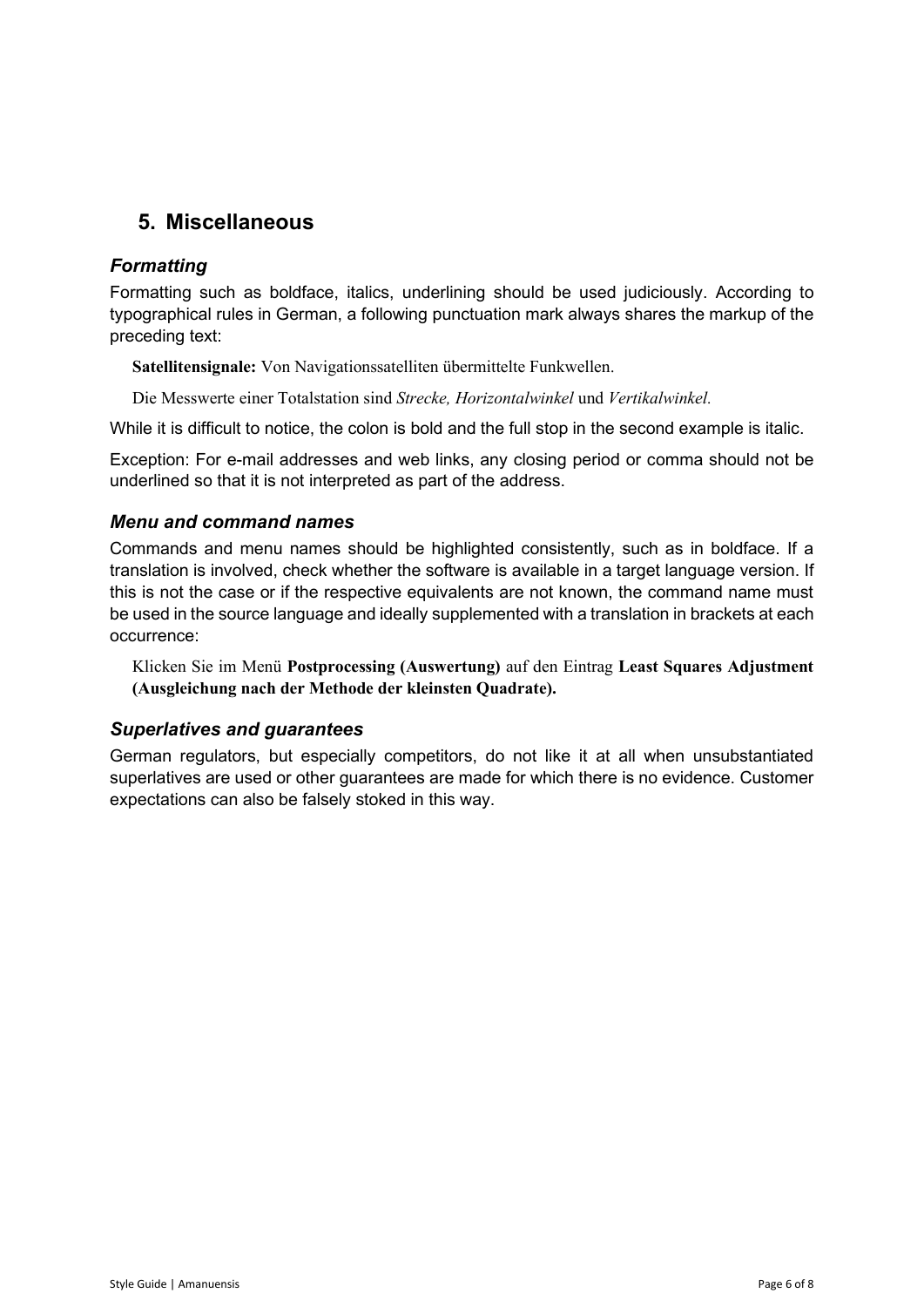## *Trademarks*

The term "Warenzeichen" is obsolete and has been replaced by "Marke."

Some standard texts regarding trademarks and copyright:

| English                                                                                                                                                                                                                | German                                                                                                                                                                                                                                                                                                                                                   |
|------------------------------------------------------------------------------------------------------------------------------------------------------------------------------------------------------------------------|----------------------------------------------------------------------------------------------------------------------------------------------------------------------------------------------------------------------------------------------------------------------------------------------------------------------------------------------------------|
| Information in this document is subject to<br>change without notice.                                                                                                                                                   | Die in diesen Unterlagen enthaltenen<br>Daten können<br>ohne<br>Angaben<br>und<br>vorherige<br>Ankündigung<br>geändert<br>werden.                                                                                                                                                                                                                        |
| Companies, names, and data used in<br>examples herein are fictitious unless<br>otherwise noted.                                                                                                                        | Die in den Beispielen verwendeten<br>Firmen, sonstigen Namen und Daten<br>sind frei erfunden, soweit nichts anderes<br>angegeben ist.                                                                                                                                                                                                                    |
| No part of this document may be<br>reproduced or transmitted in any form or<br>by any means, electronic or mechanical,<br>for any purpose, without the express<br>written permission of <customer name="">.</customer> | Ohne ausdrückliche schriftliche<br>Einwilligung der/von* <customer name=""><br/>darf kein Teil dieser Unterlagen in<br/>irgendeiner Form durch Fotokopie,<br/>Mikrofilm,<br/>Speicherung<br/>in.<br/>Datensystemen oder<br/>ein<br/>anderes<br/>mechanisches oder<br/>elektronisches<br/>Verfahren vervielfältigt oder verbreitet<br/>werden.</customer> |
| © 2003 <customer name="">. All rights<br/>reserved.</customer>                                                                                                                                                         | © 2003 <customer name="">. Alle Rechte<br/>vorbehalten.</customer>                                                                                                                                                                                                                                                                                       |
| are registered trademarks of                                                                                                                                                                                           | sind eingetragene Marken der/von*                                                                                                                                                                                                                                                                                                                        |
| is a registered trademark of                                                                                                                                                                                           | eine<br>ist<br>Marke<br>eingetragene<br>der/von*                                                                                                                                                                                                                                                                                                         |
| is a trademark of                                                                                                                                                                                                      | ist eine Marke der/von*                                                                                                                                                                                                                                                                                                                                  |

\* The definite article "die" is used for companies (Inc., Corporation, Ltd, GmbH, AG, etc.). Otherwise, "von" is used.